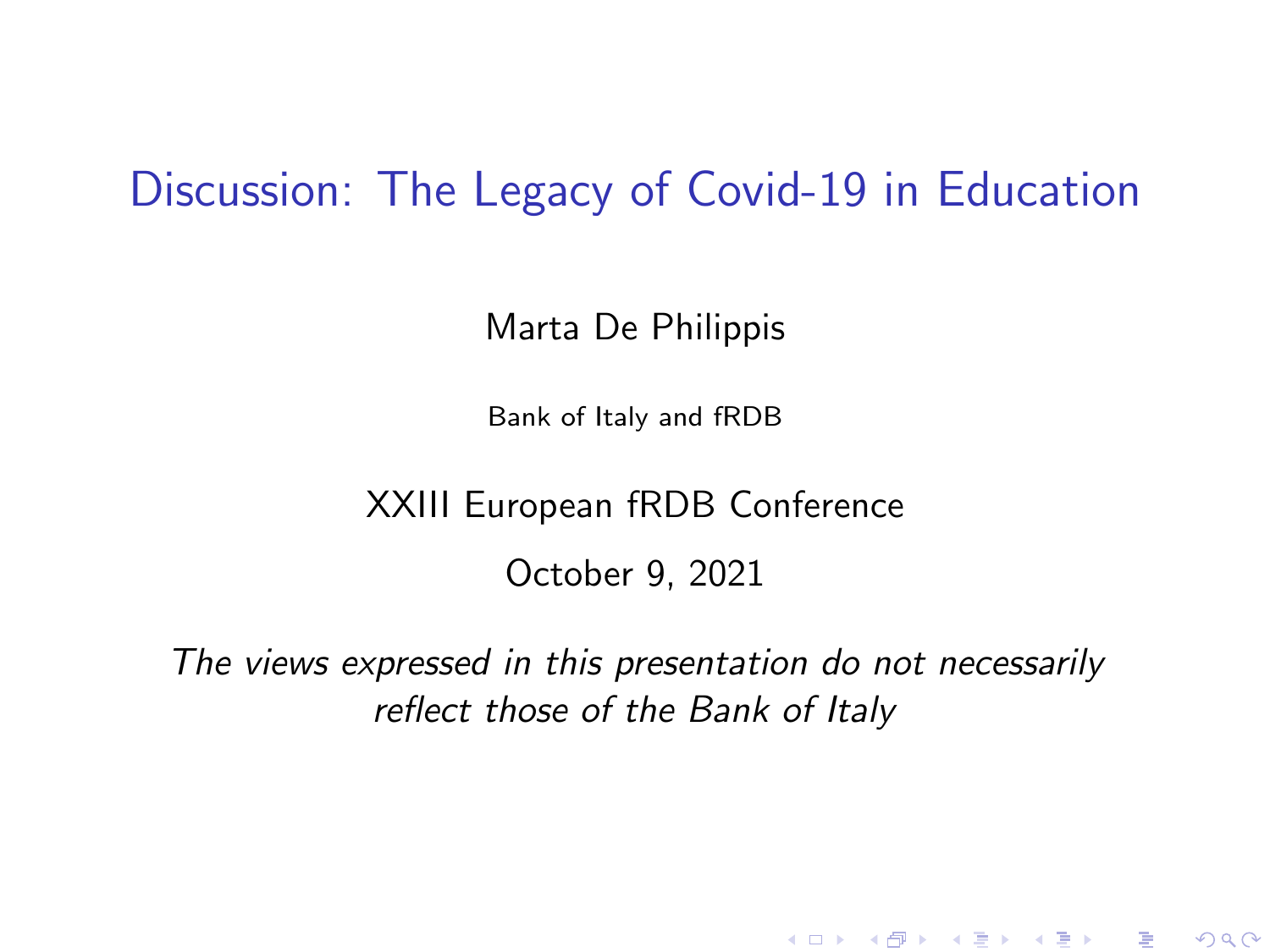### The effects of Covid-19: the role of schools

 $\blacktriangleright$  Very relevant topic

- $\triangleright$  Specificity of the Covid-19 crisis (relative to other recessions): schools remained closed
	- $\triangleright$  At their peak around 1.6 billion school children affected by these closures (World Bank)
- $\triangleright$  This is one of the reasons why the legacy of this crisis on the economy could be particularly long lasting

**KORKARYKERKER POLO** 

- $\blacktriangleright$  We are in need of evidence on the anatomy of these losses, so to target effective policy interventions
- $\blacktriangleright$  This report fills this gap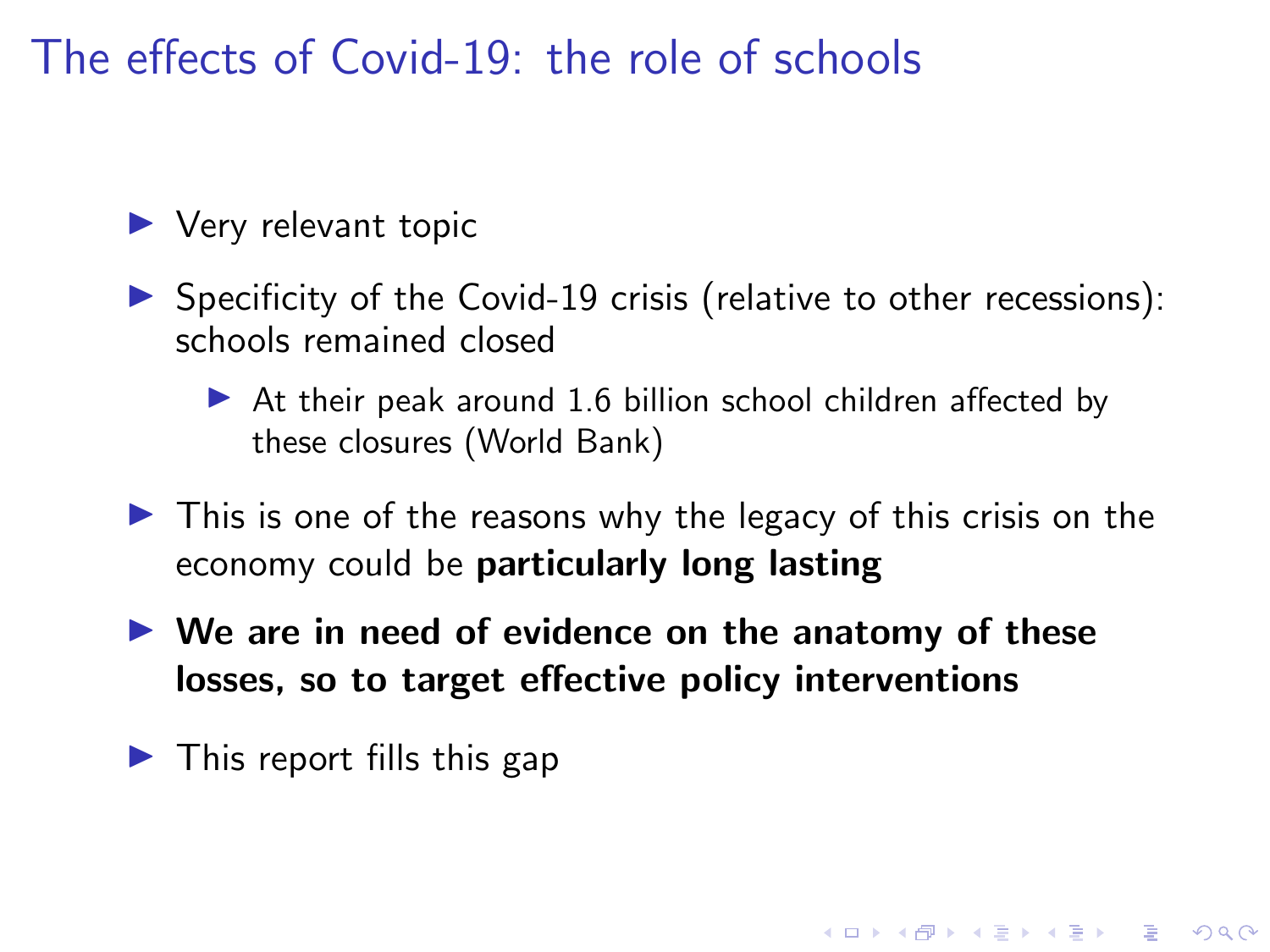### This report

- $\triangleright$  Simple conceptual framework based on a HC production function, discussing effects of single inputs and cross-elasticities
- $\triangleright$  Comprehensive review of existing literature
- ▶ Results from German survey to parents during school closures
	- $\blacktriangleright$  Time use and assessment of variations in kids cognitive and socio-emotional skills
- $\triangleright$  Results of structural models that quantify long-term impact on students and estimates that quantify aggregate macro effects

4 0 > 4 4 + 4 = + 4 = + = + + 0 4 0 +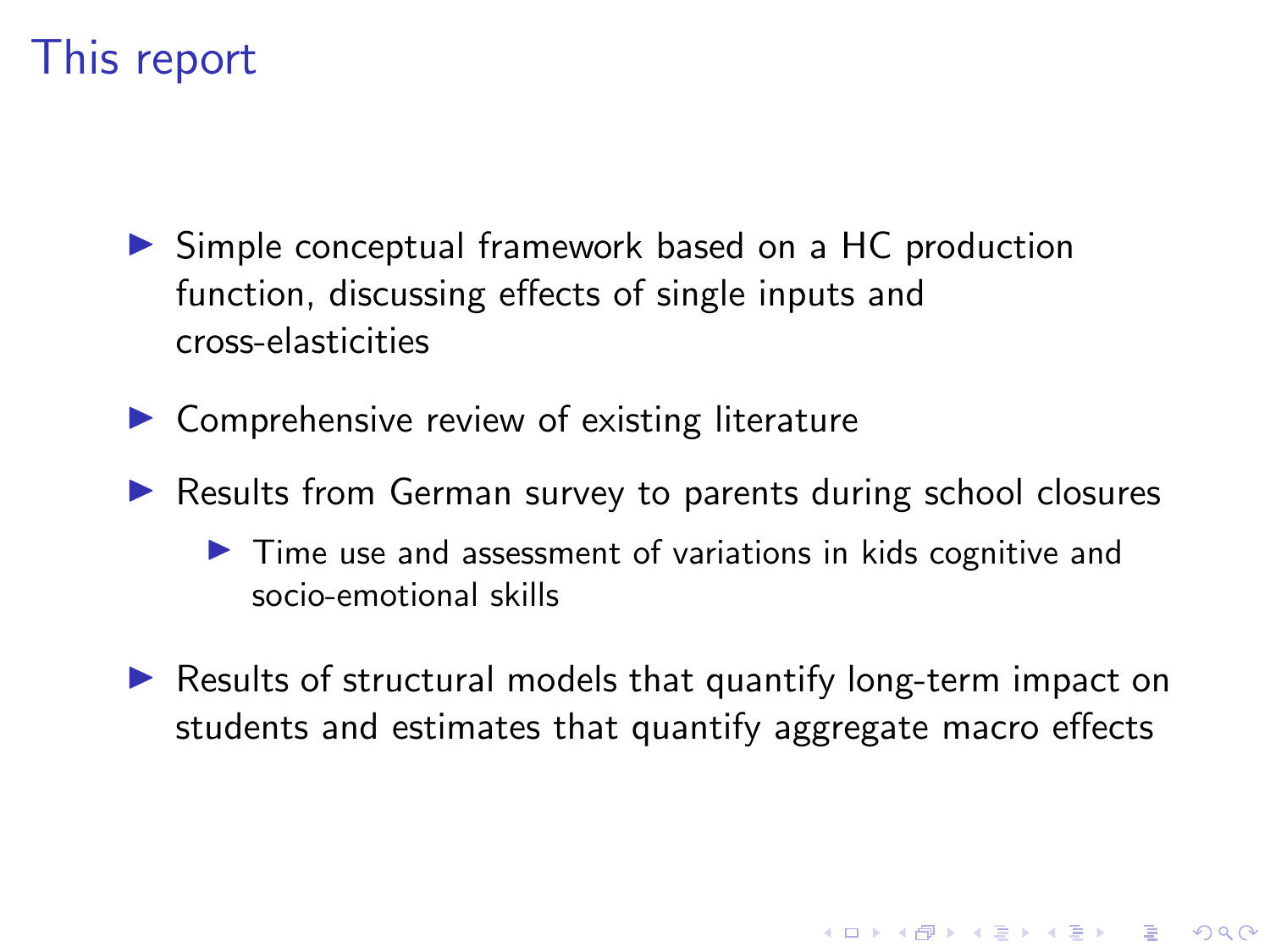Some comments: 1. Type of remote teaching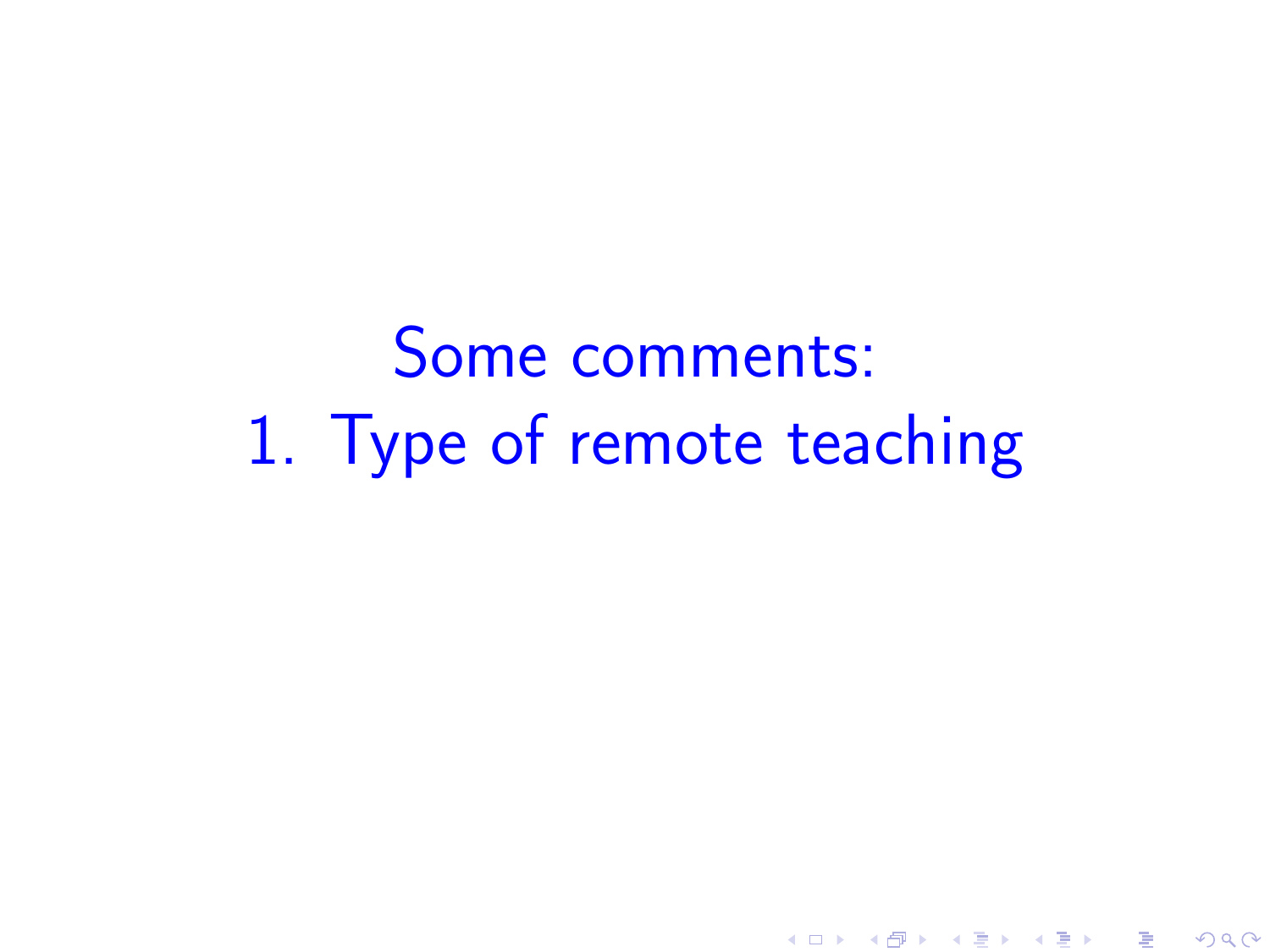I liked the focus on how remote teaching was implemented

- $\triangleright$  What we knew about school closures: literature on teachers' strikes, shorter school years, etc.
- $\blacktriangleright$  During Covid: substitution between in-presence and remote teaching  $\rightarrow$  crucial to understand how remote teaching was implemented (teachers, schools)
- ▶ German survey: during II wave of school closure intensity of daily online lectures increased markedly (from 7 to 25%) but the dominant way of teaching remotely was assignment of individual homework
- ▶ Parents of low SES and low achieving students report less school engagement

4 0 > 4 4 + 4 = + 4 = + = + + 0 4 0 +

 $\triangleright$  Similar evidence for the UK (IFS 2021)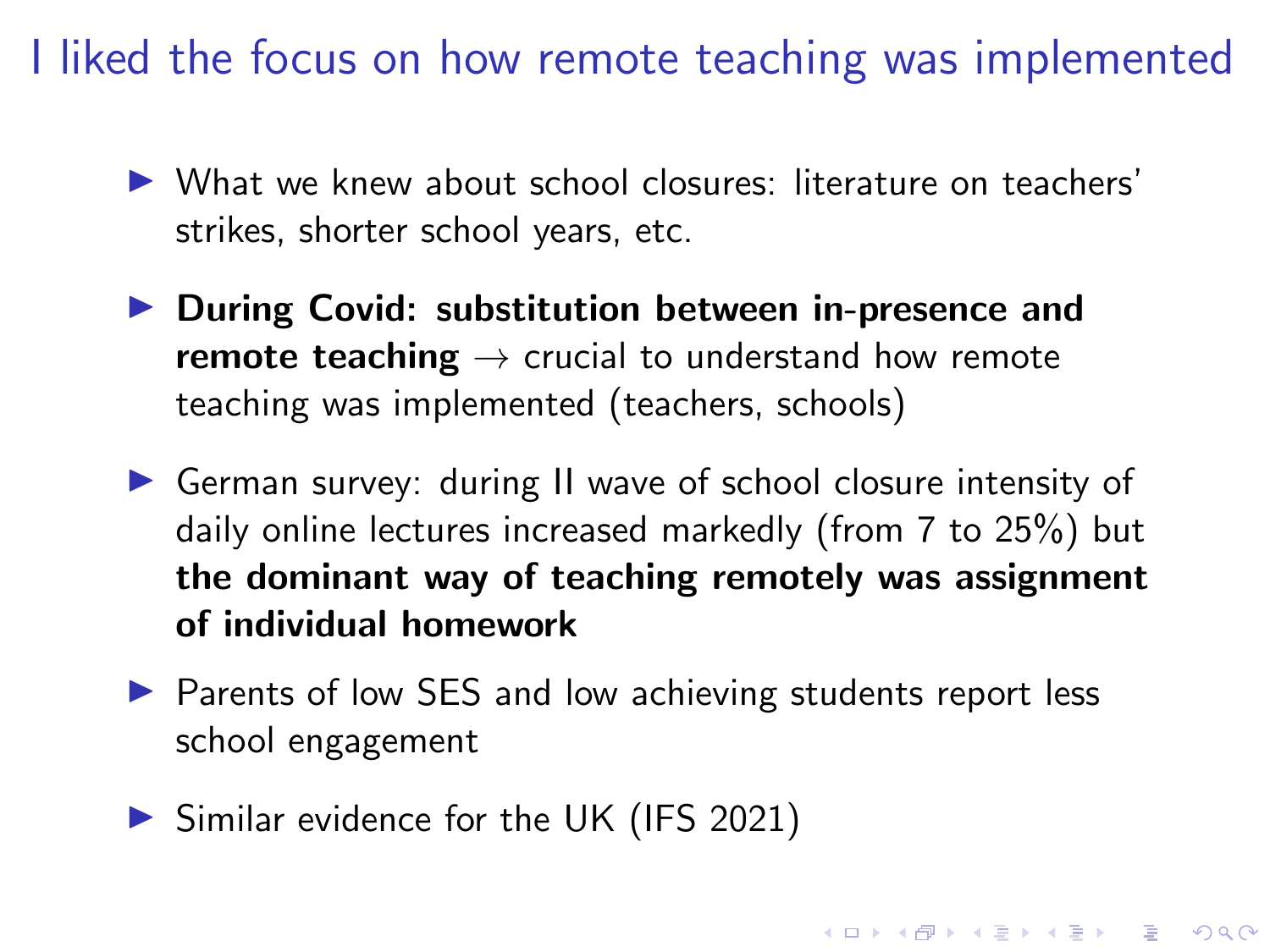#### We asked a similar question for Italy

 $\triangleright$  More hours of joint lectures during second wave of school closures, more in secondary schools

Figure: % of schooling hours covered by face-to-face online lessons (joint lectures), March 20-Feb 21



 $2Q$ 

B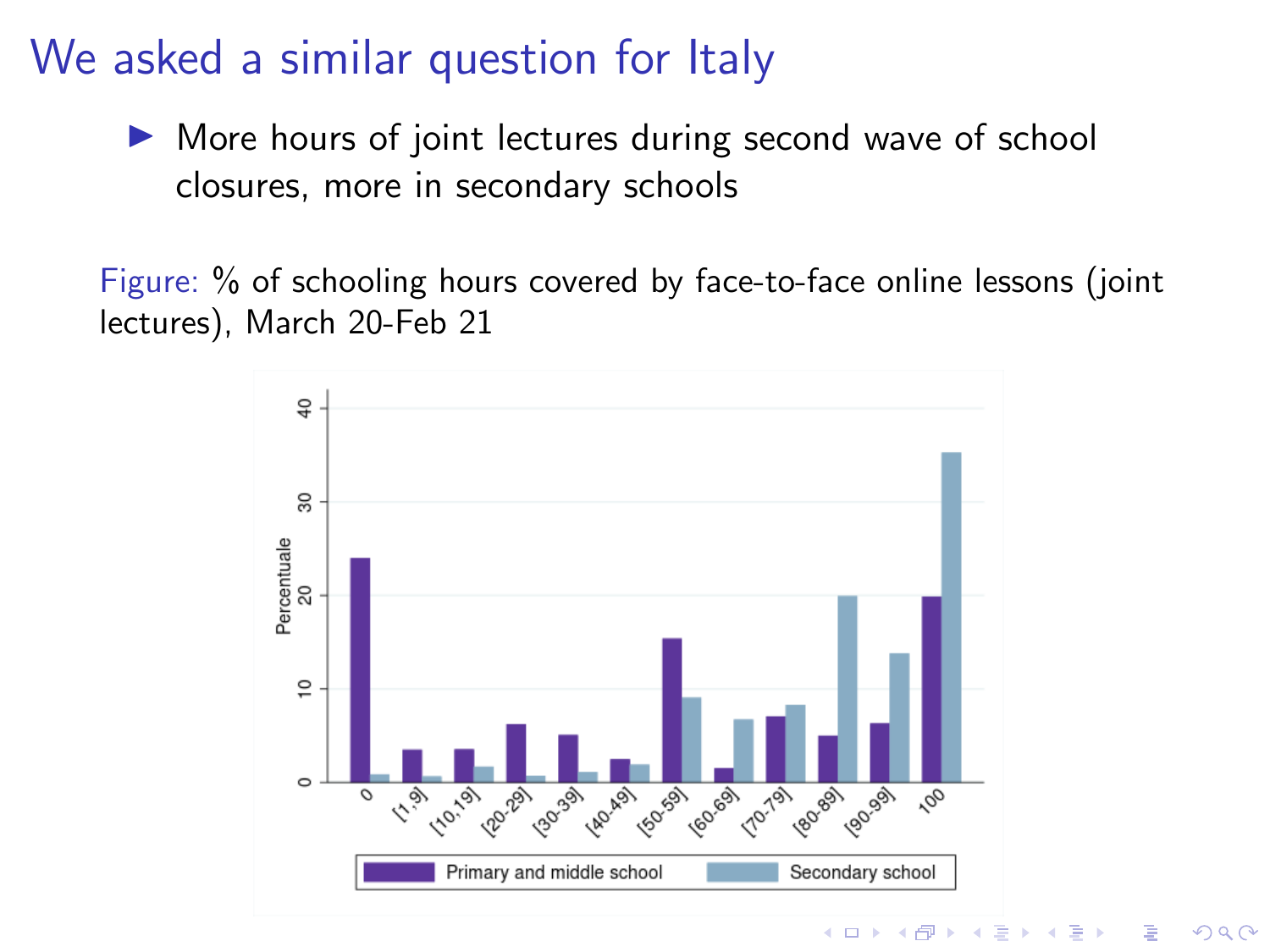## Heterogeneity related to length of school closures in Italy

Figure: % of teaching hours covered by face-to-face lessons, rather than individual assignments, March 20-Feb 21

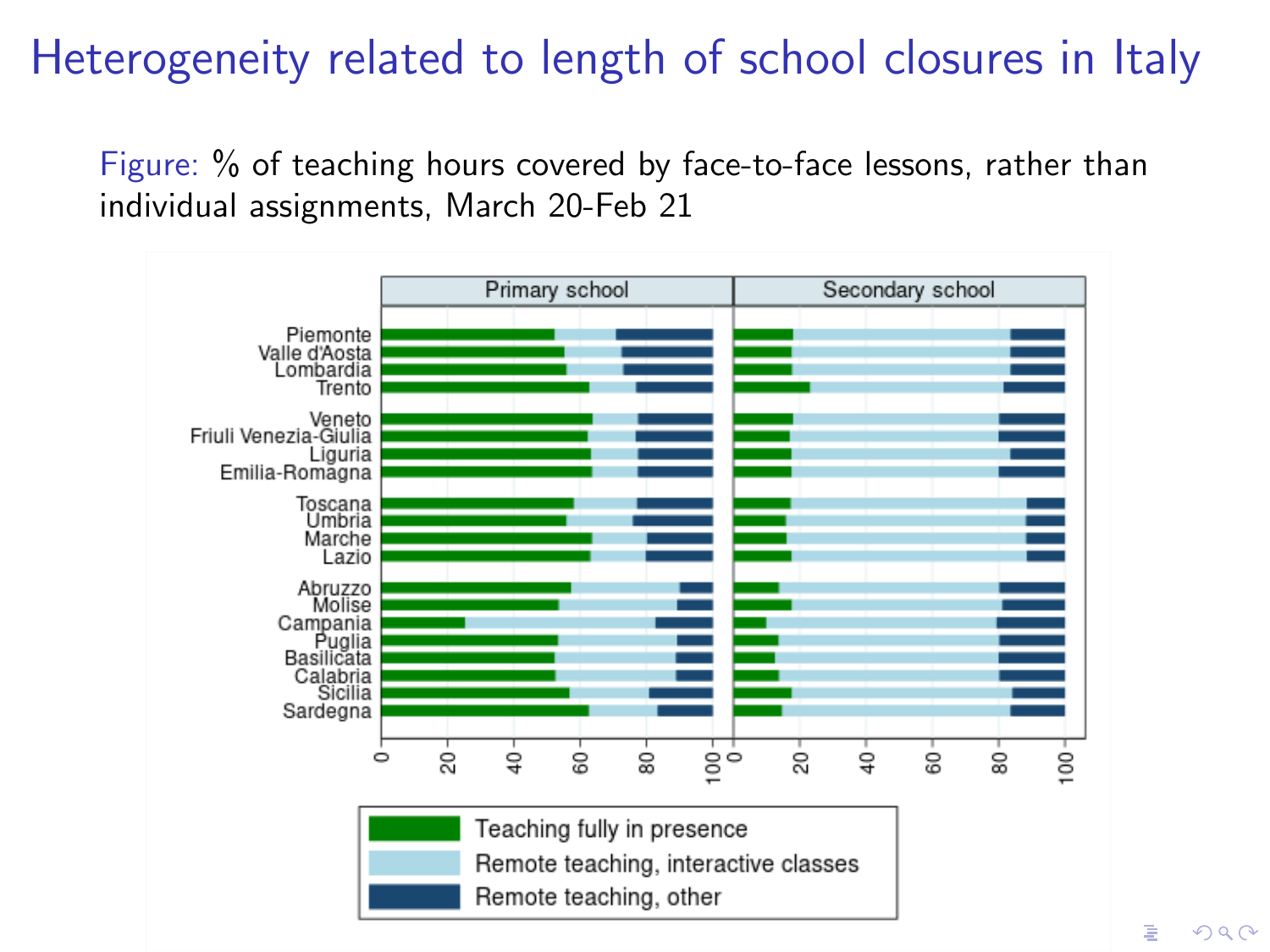# 2. Time investment by parents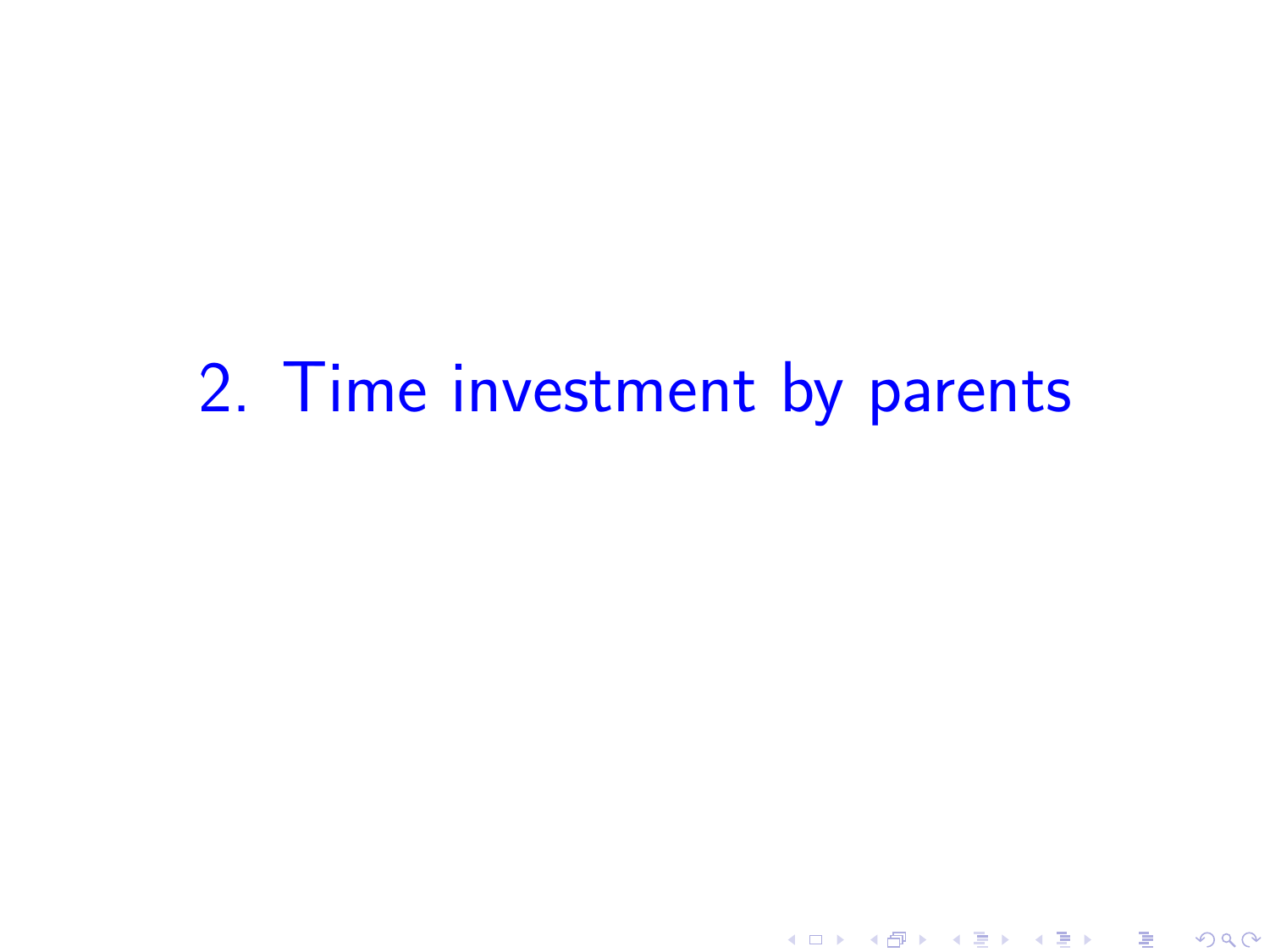Complex phenomenon: there is still much to understand

 $\triangleright$  Nice evidence in the survey on how much parents increased time spent with children (homework, TV, games, reading...)

 $\rightarrow$  Covid was a contemporaneous shock to children (school closure) and to parental input (job losses and working from home)

- <span id="page-8-0"></span> $\blacktriangleright$  Important to assess how these two shocks interacted (amplify or reduce overall effect):
	- Larger increase in psychological costs
	- Parents who lost job  $\rightarrow$  increased minutes of help with school work (evidence for Italy, and for the UK, Hupkau et al. 2020 only fathers)  $\triangleright$  [Italy](#page-15-0)
	- Ability to combine remote working and childcare? Effect on parents' productivity? Effect on children outcomes?

4 0 > 4 4 + 4 = + 4 = + = + + 0 4 0 +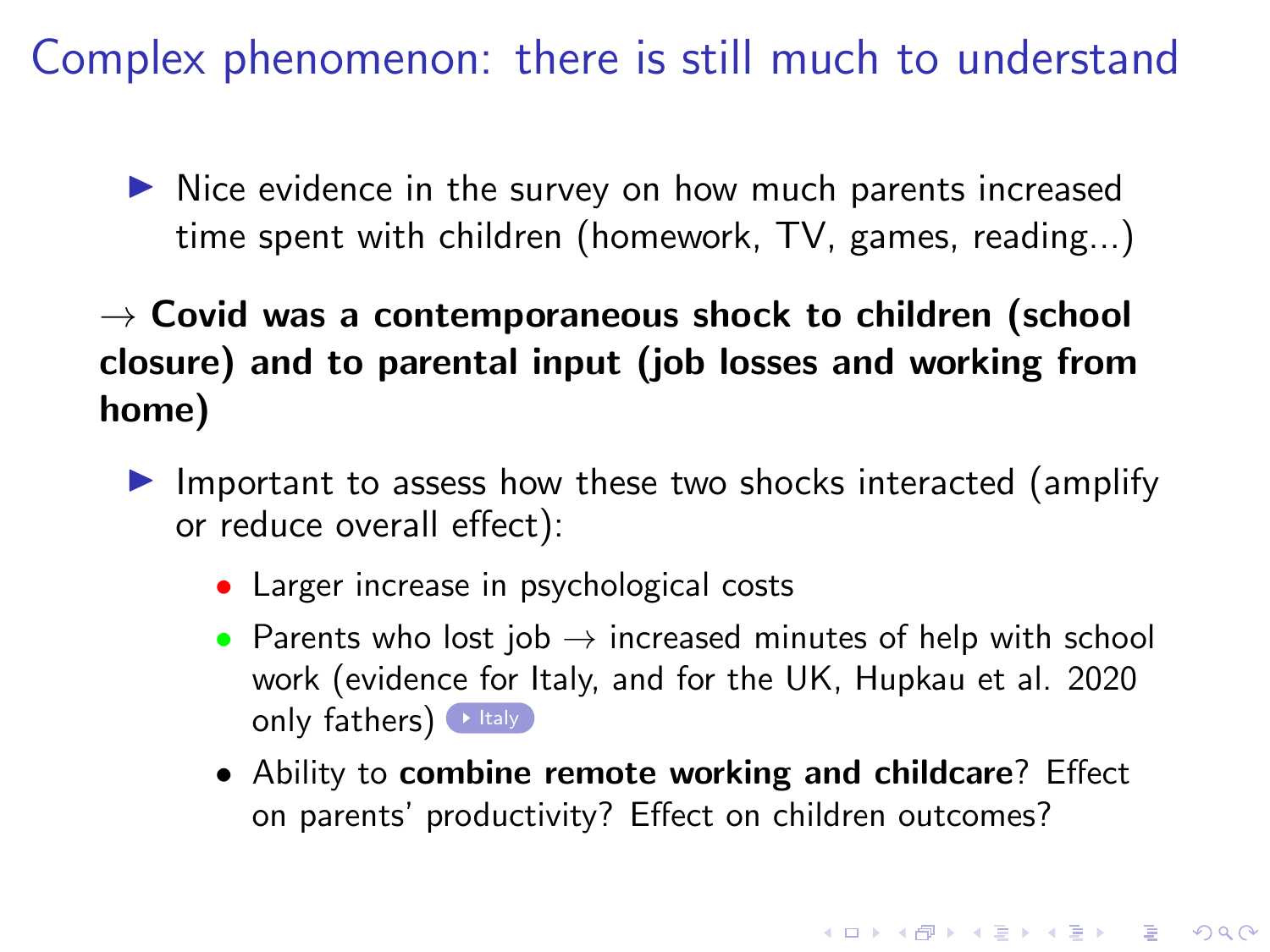# 3. Heterogeneity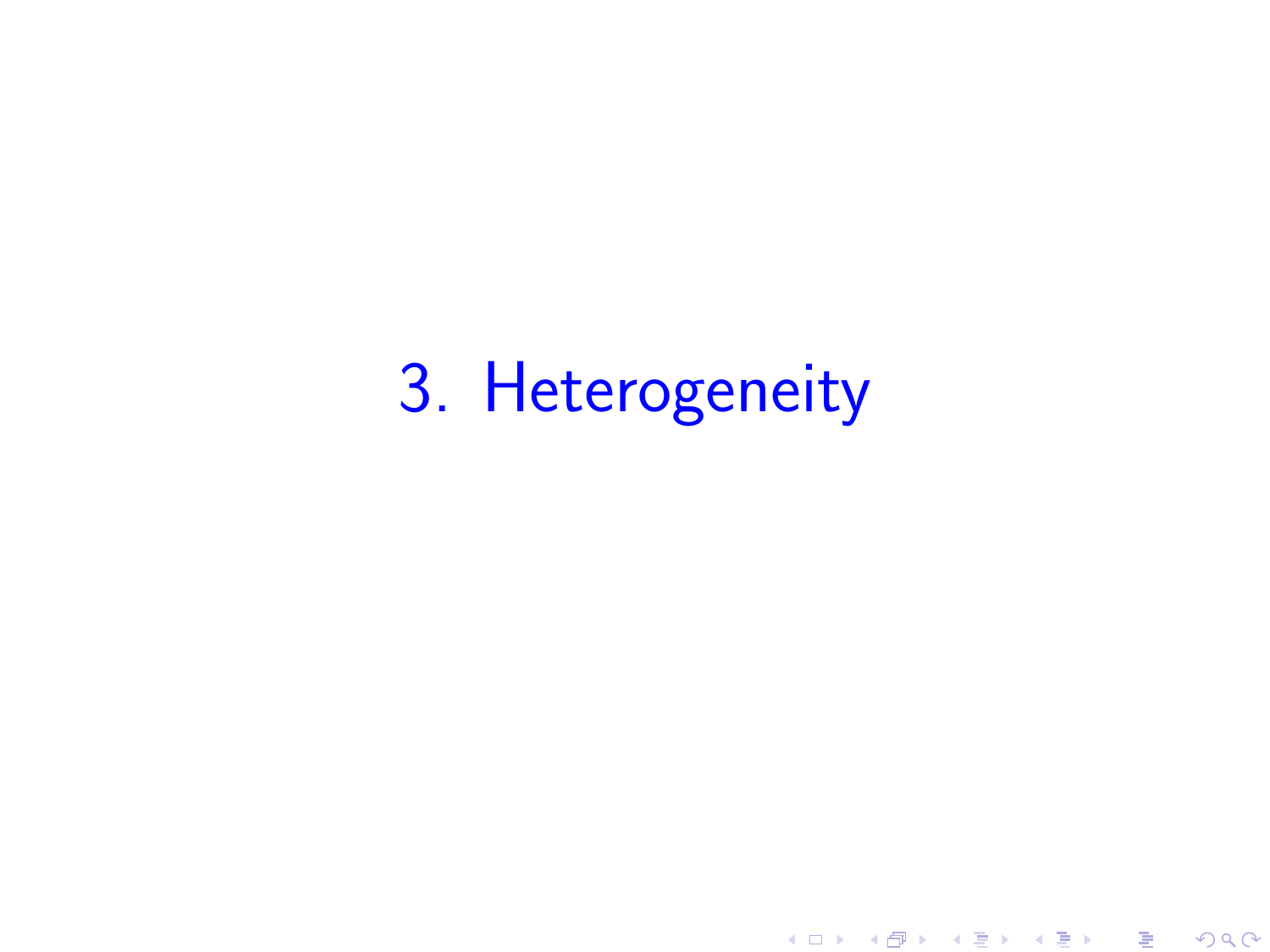## Relevant dimensions of heterogeneity

- $\triangleright$  The report discusses heterogeneity by SES and by prior achievement
- $\blacktriangleright$  I found surprising that for many outcomes there is no overwhelming evidence supporting heterogeneity by parent SES
	- $\triangleright$  parental time investments, students' learning time, socio-emotional well-being
- $\triangleright$  Useful to explore its interaction with other dimensions of heterogeneity like students' age:
	- $\blacktriangleright$  More difficult for low educated parents to assist with homework older children
	- $\triangleright$  Availability of digital devices particularly low for younger kids in low SES households

4 0 > 4 4 + 4 = + 4 = + = + + 0 4 0 +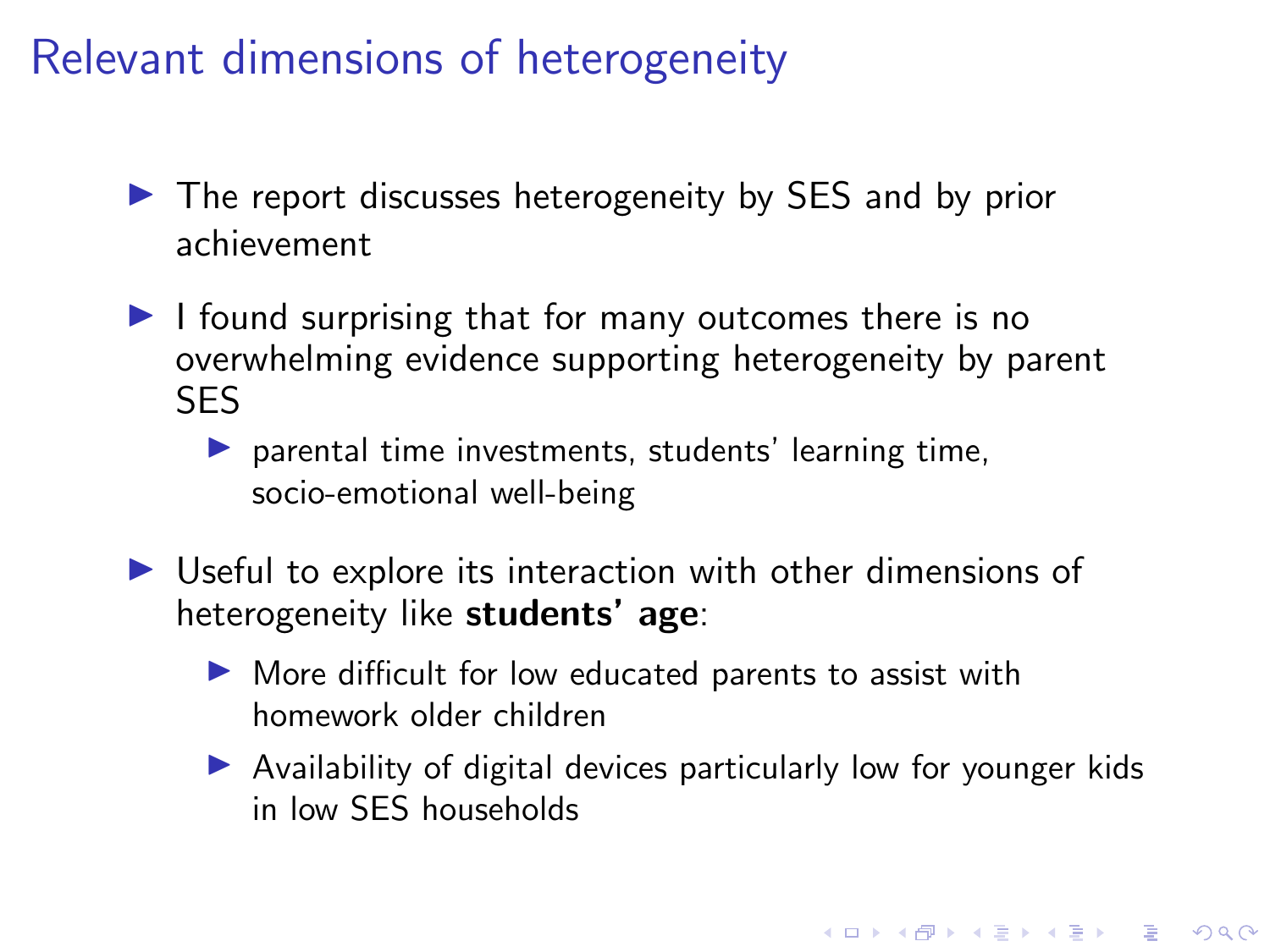## Interaction between age and SES in Italy

- $\triangleright$  Parents increased time dedicated to help children, especially those of younger children
- $\triangleright$  Strong gradient by SES, for older children only

Figure: % of hh increasing the time helping children with studying

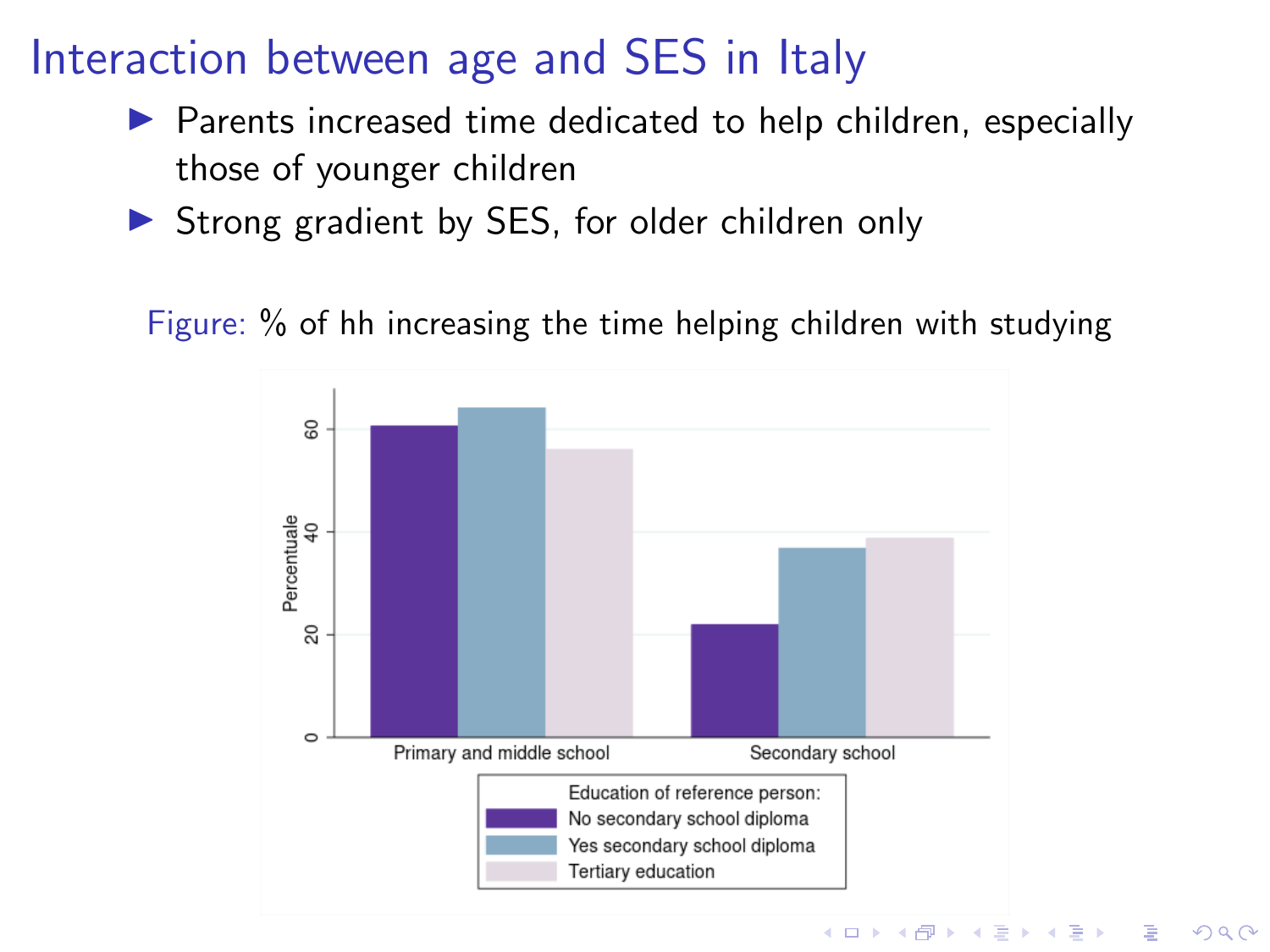# 4. Concluding: on the long run effects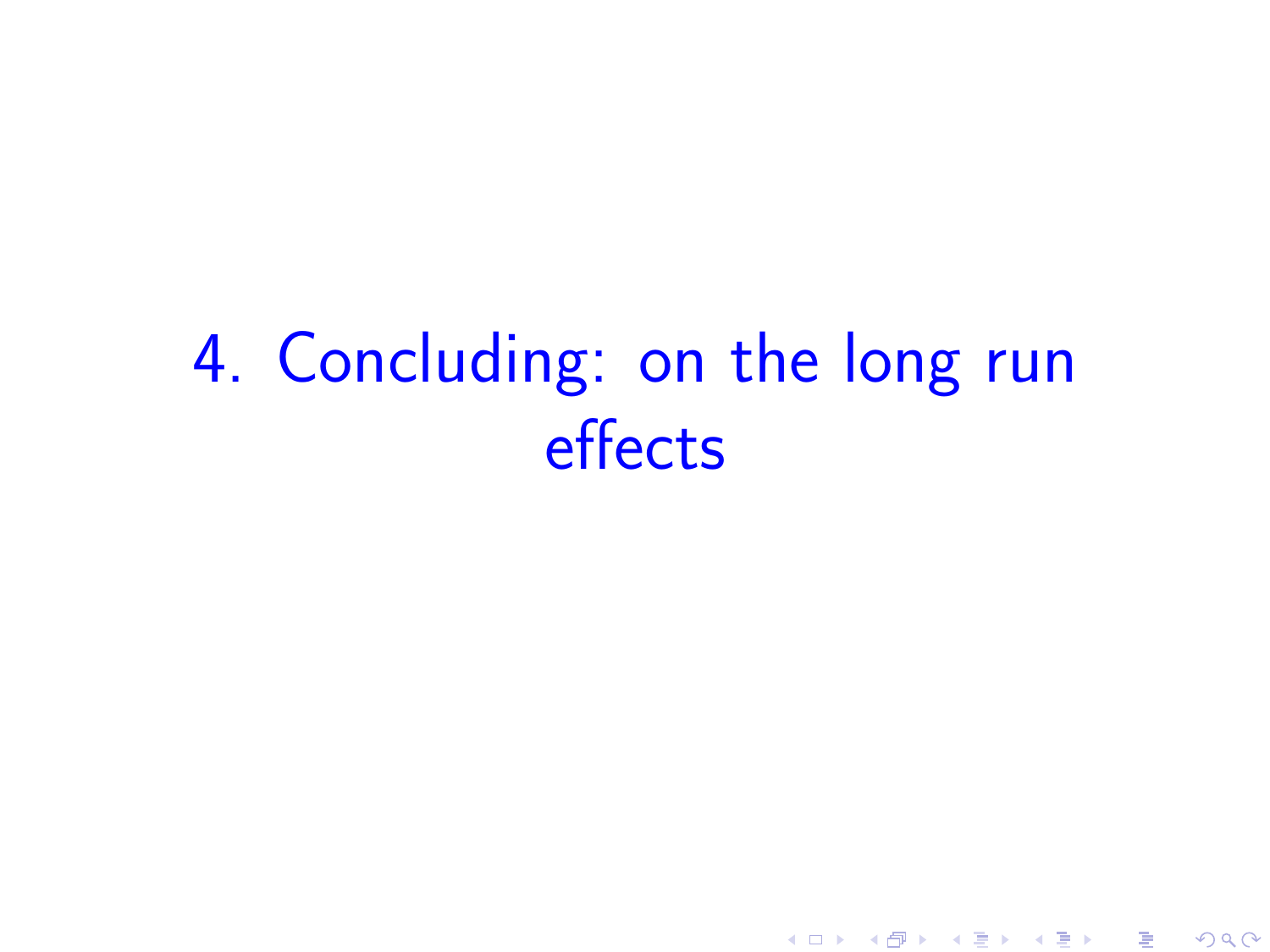#### Dynamic complementarities

In structural models estimating long run effects: **gaps are** amplified over time (Fuchs-Schündeln et al. 2021)

- $\blacktriangleright \downarrow$  Marginal productivity of investing on lower achieving kids
- $\blacktriangleright$  More younger children

 $\rightarrow$  Schools have important role after reopening: need to act and make up for these losses

 $\triangleright$  Critical ages: being hit by school closure at particular stages may be more detrimental (high school drop out)

 $\rightarrow$  Need long panel micro data so to timely follow children over time, monitor how losses accumulate over time and act on more vulnerable students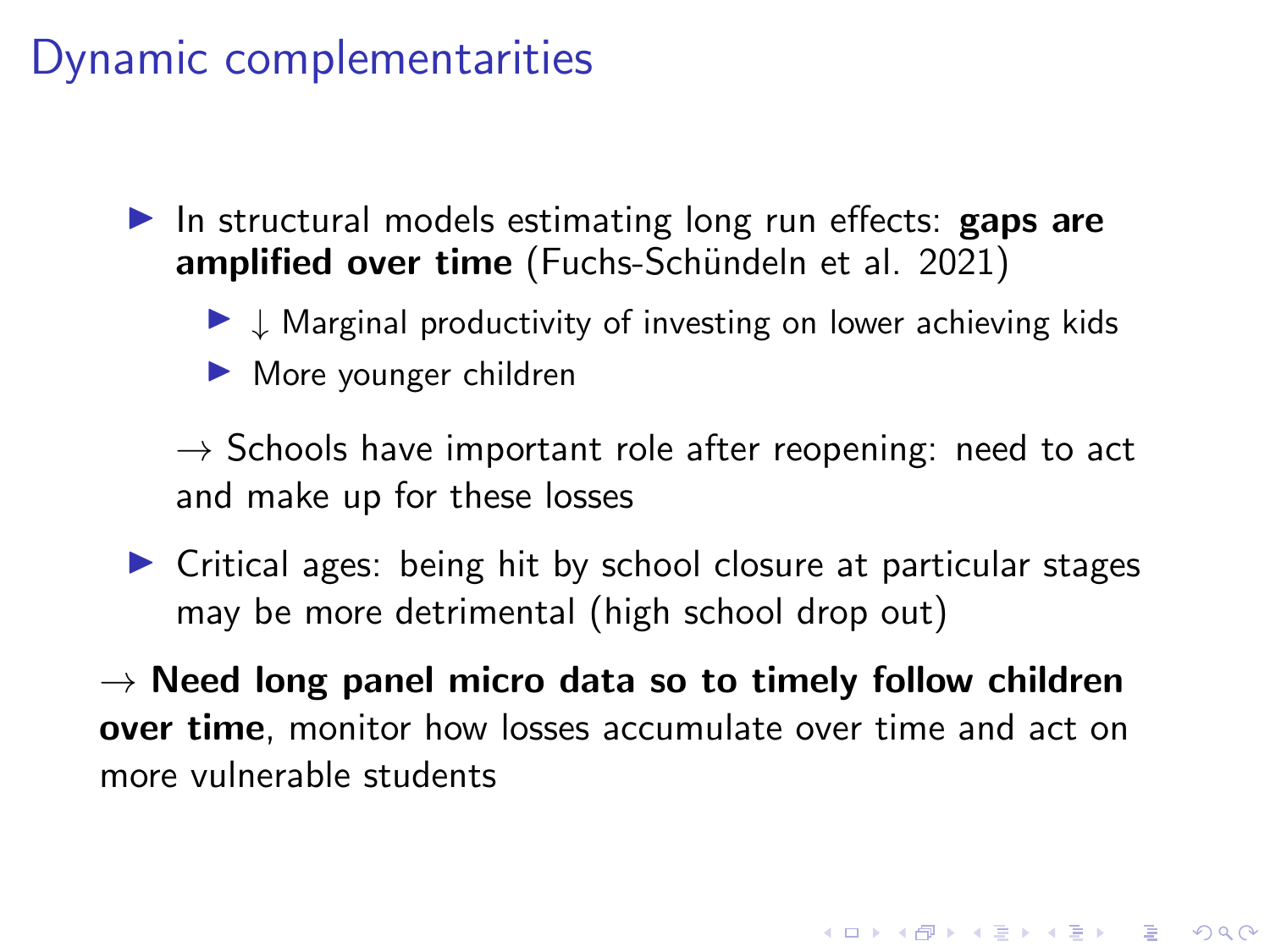# Thank you

#### marta.dephilippis@bancaditalia.it